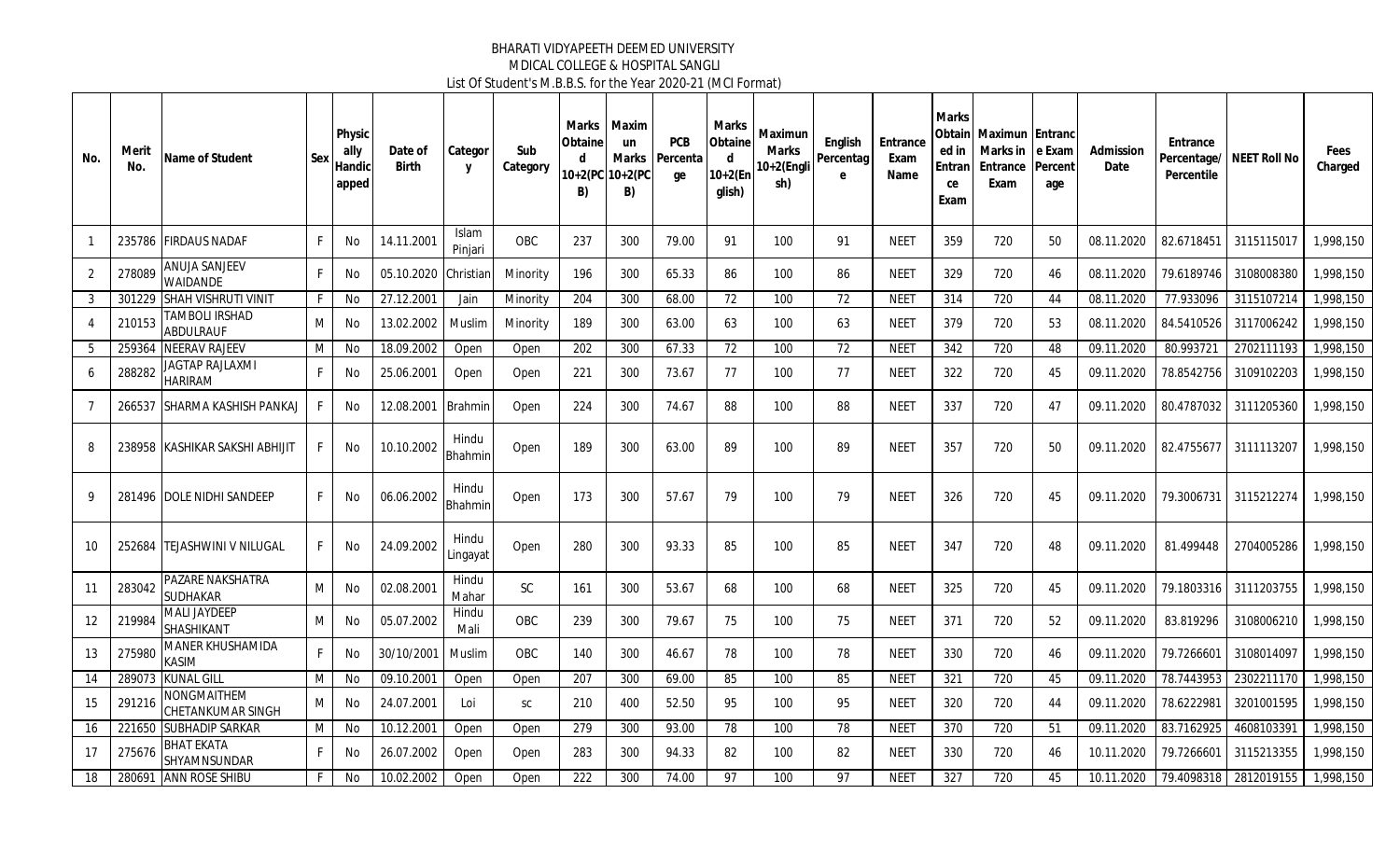| No. | Merit<br>No. | Name of Student                            | Sex | Physic<br>ally<br>Handic<br>apped | Date of<br><b>Birth</b> | Categor<br>Y | Sub<br>Category | Marks<br>Obtaine<br>d.<br>B) | Maxim<br>un<br><b>Marks</b><br>10+2(PC 10+2(PC<br>B) | <b>PCB</b><br>Percenta<br>ge | Marks<br>Obtaine<br>d<br>$10+2(Er)$<br>alish) | Maximun<br>Marks<br>0+2(Engli<br>sh) | English<br>Percentag<br>e | Entrance<br>Exam<br>Name | Marks<br>Obtain<br>ed in<br>Entran<br>ce<br>Exam | Maximun Entranc<br>Marks in<br>Entrance<br>Exam | e Exam<br>Percent<br>age | Admission<br>Date | Entrance<br>Percentile | Percentage/ NEET Roll No | Fees<br>Charged |
|-----|--------------|--------------------------------------------|-----|-----------------------------------|-------------------------|--------------|-----------------|------------------------------|------------------------------------------------------|------------------------------|-----------------------------------------------|--------------------------------------|---------------------------|--------------------------|--------------------------------------------------|-------------------------------------------------|--------------------------|-------------------|------------------------|--------------------------|-----------------|
| 19  |              | 204989 PATIL SNEHA RAJKUMAR                | F.  | No                                | 26.03.2001              | Open         | Open            | 170                          | 300                                                  | 56.67                        | 57                                            | 100                                  | 57                        | NEET                     | 384                                              | 720                                             | -53                      | 10.11.2020        | 84.9865722             | 3109207022               | 1.998.150       |
| 20  |              | 231818 ZOPE RISHA PRAVIN                   | F.  | No                                | 12.01.2003              | Open         | Open            | 209                          | 300                                                  | 69.67                        | 82                                            | 100                                  | 82                        | <b>NEET</b>              | 362                                              | $\overline{720}$                                | 50                       | 10.11.2020        | 82.9530566             | 3115122333               | ,998,150        |
| 21  | 260190       | <b>ISHITA SHARMA</b>                       | F.  | No                                | 16.07.2002              | Open         | Open            | 179                          | 300                                                  | 59.67                        | 80                                            | 100                                  | 80                        | <b>NEET</b>              | 341                                              | 720                                             | 47                       | 10.11.2020        | 80.8936437             | 3903114165               | 1,998,150       |
| 22  | 280273       | SONAWANE SHRUTI<br><b>SHIVAJI</b>          | F   | No                                | 13.04.2001              | Open         | <b>OBC</b>      | 162                          | 300                                                  | 54.00                        | 81                                            | 100                                  | 81                        | NEET                     | 327                                              | 720                                             | 45                       | 10.11.2020        | 79.4098218             | 3115103041               | 1,998,150       |
| 23  | 227829       | DOMBE TANMAY SANJAY                        | М   | No                                | 15.05.2002              | Open         | <b>OBC</b>      | 240                          | 300                                                  | 80.00                        | 78                                            | 100                                  | 78                        | NEET                     | 365                                              | 720                                             | -51                      | 10.11.2020        | 83.2396084             | 3116011178               | 1,998,150       |
| 24  | 282523       | PATEL VIDHI<br><b>RAKESHKUMAR</b>          | F.  | No                                | 10.02.2002              | Open         | Open            | 293                          | 450                                                  | 65.11                        | 67                                            | 100                                  | 67                        | NEET                     | 326                                              | 720                                             | 45                       | 10.11.2020        | 79.3006731             | 2201102329               | 1,998,150       |
| 25  | 235056       | <b>PRANJAL</b>                             | F.  | No                                | 06.01.2002              | Open         | Open            | 238                          | 300                                                  | 79.33                        | 82                                            | 100                                  | 82                        | <b>NEET</b>              | 360                                              | 720                                             | 50                       | 10.11.2020        | 82.7650458             | 1601207299               | ,998,150        |
| 26  | 227773       | YUVRAJ JAIN                                | M   | No                                | 24.08.2002              | Open         | Open            | 241                          | 300                                                  | 80.33                        | 94                                            | 100                                  | 94                        | <b>NEET</b>              | 365                                              | $\overline{720}$                                | 51                       | 10.11.2020        | 83.2396084             | 3002001071               | ,998,150        |
| 27  | 283941       | ISHRIVAR NAGARAJ NAYAK                     | M   | No                                | 23.03.2001              | Open         | <b>OBC</b>      | 273                          | 300                                                  | 91.00                        | 92                                            | 100                                  | 92                        | NEET                     | 325                                              | 720                                             | 45                       | 10.11.2020        | 79.1803316             | 2706035076               | 1,998,150       |
| 28  | 287849       | <b>BHATT TISHVA NILAY</b>                  | F   | No                                | 05.11.2002              | Open         | Open            | 191                          | 300                                                  | 63.67                        | 88                                            | 100                                  | 88                        | <b>NEET</b>              | 322                                              | 720                                             | 45                       | 10.11.2020        | 78.8542756             | 3110110392               | 1,998,150       |
| 29  | 181611       | DESHMUKH PRANAVRAJ<br>NDRAJIT              | M   | No                                | 20.04.2000              | Open         | Open            | 202                          | 300                                                  | 67.33                        | 82                                            | 100                                  | 82                        | NEET                     | 403                                              | 720                                             | 56                       | 10.11.2020        | 86.6336051             | 3108011164               | 1,998,150       |
| 30  | 294393       | CHAVAN SAISH JAYDIP                        | M   | No                                | 27.08.2002              | Open         | PO              | 202                          | 300                                                  | 67.33                        | 83                                            | 100                                  | 83                        | <b>NEET</b>              | 318                                              | 720                                             | 44                       | 10.11.2020        | 78.4018061             | 3116012009               | 1,998,150       |
| 31  | 202205       | MALVIYA NEHIL PRADEEP                      | M   | No                                | 29.04.2002              | Open         | <b>OBC</b>      | 260                          | 300                                                  | 86.67                        | 71                                            | 100                                  | 71                        | NEET                     | 386                                              | 720                                             | -54                      | 10.11.2020        | 85.1718762             | 3103002529               | 1.998.150       |
| 32  | 241468       | <b>KARWAR PANKAJ DILIP</b>                 | M   | No                                | 13.11.2001              | Open         | <b>OBC</b>      | 169                          | 300                                                  | 56.33                        | 56                                            | 100                                  | 56                        | <b>NEET</b>              | 355                                              | 720                                             | 49                       | 10.11.2020        | 82.279144              | 3109204508               | 1,998,150       |
| 33  | 234980       | PATIL ROHAN RAGHUNATH                      | M   | No                                | 21.04.2001              | Open         | Open            | 164                          | 300                                                  | 54.67                        | 70                                            | 100                                  | 70                        | NEET                     | 360                                              | 720                                             | 50                       | 10.11.2020        | 82.7650458             | 3109112068               | 1,998,150       |
| 34  | 300420       | ILAD SAKSHI KANTILAL                       | F.  | No                                | 28.02.2001              | Open         | <b>OBC</b>      | 199                          | 300                                                  | 66.33                        | 72                                            | 100                                  | 72                        | <b>NEET</b>              | 314                                              | 720                                             | 44                       | 10.11.2020        | 77.933096              | 3105015019               | 1,998,150       |
| 35  | 212047       | <b>MEGHA ABHAY KAGI</b>                    | M   | <b>No</b>                         | 20.08.2001              | Open         | Open            | 223                          | 300                                                  | 74.33                        | 81                                            | 100                                  | 81                        | <b>NEET</b>              | $\overline{378}$                                 | $\overline{720}$                                | 53                       | 10.11.2020        | 84.453558              | 2705030146               | ,998,150        |
| 36  | 270079       | <b>GEORGE HINGEES</b><br><b>SELVARAJAN</b> | F.  | No                                | 26.03.2001              | Open         | <b>OBC</b>      | 165                          | 300                                                  | 55.00                        | 73                                            | 100                                  | 73                        | NEET                     | 334                                              | 720                                             | 46                       | 10.11.2020        | 80.1620843             | 3110218067               | 1.998.150       |
| 37  | 260695       | PALEGAR ZAHID<br><b>SHABIRDDIN</b>         | M   | No                                | 20.07.2000              | Open         | Open            | 185                          | 300                                                  | 61.67                        | 78                                            | 100                                  | 78                        | <b>NEET</b>              | 341                                              | 720                                             | 47                       | 10.11.2020        | 80.8936437             | 3108008406               | 1,998,150       |
| 38  | 208733       | TIWARI KRITARTH<br>PRAMOD                  | М   | No                                | 10.09.2002              | Open         | Open            | 222                          | 300                                                  | 74.00                        | 64                                            | 100                                  | 64                        | NEET                     | 381                                              | 720                                             | 53                       | 10.11.2020        | 84.7201383             | 3114011408               | 1.998.150       |
| 39  | 244587       | TRIPATHI HRISHIKESH<br><b>NARENDRA</b>     | M   | No                                | 22.10.1999              | Open         | Open            | 201                          | 300                                                  | 67.00                        | 52                                            | 100                                  | 52                        | NEET                     | 353                                              | 720                                             | 49                       | 10.11.2020        | 82.0898165             | 3103004289               | 1.998.150       |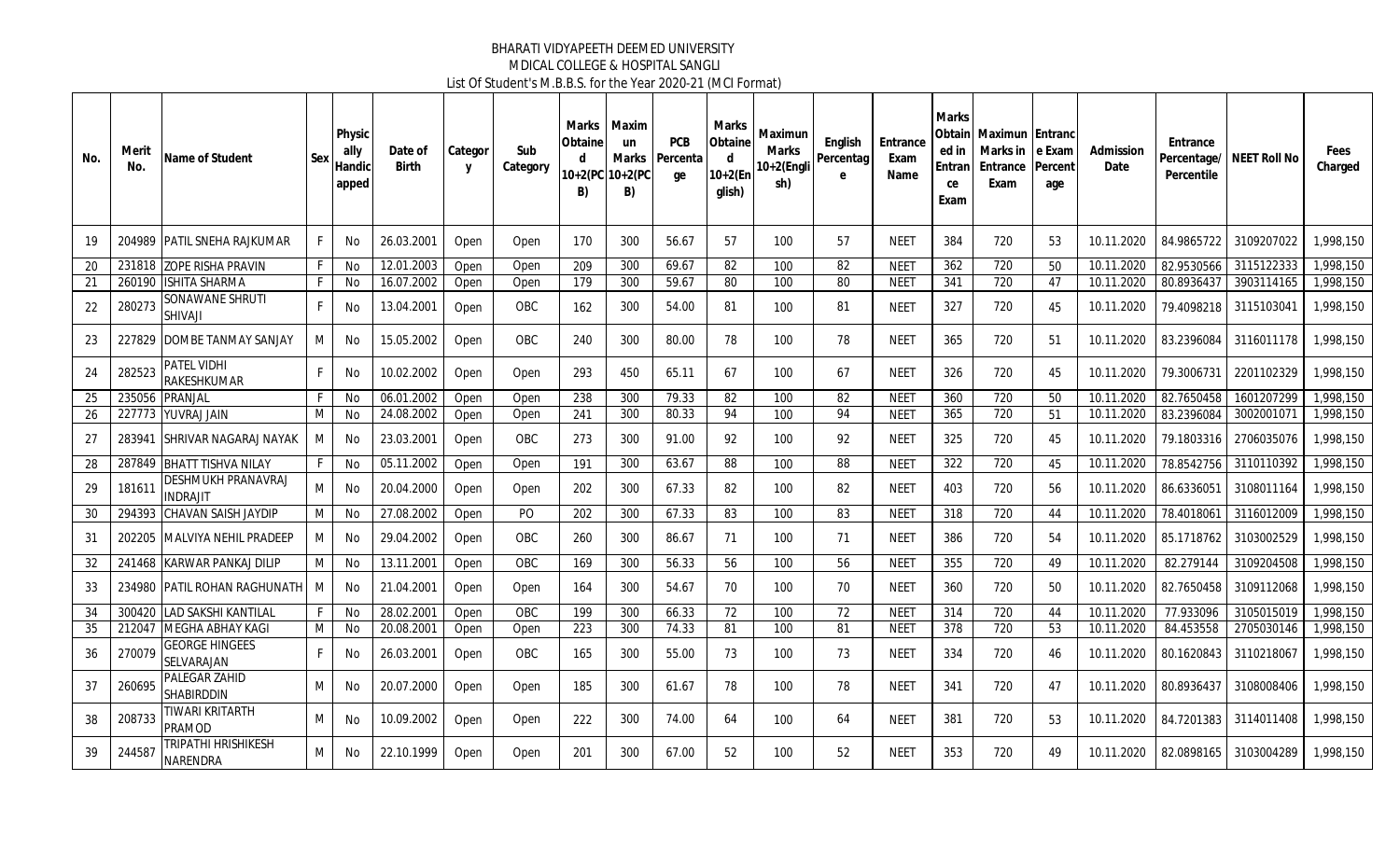| No. | Merit<br>No. | Name of Student                          | Sex | Physic<br>ally<br>Handic<br>apped | Date of<br><b>Birth</b> | Categor<br>y | Sub<br>Category | Marks<br>Obtaine<br>d<br>B) | Maxim<br>un<br>Marks<br>10+2(PC 10+2(PC<br>B) | <b>PCB</b><br>Percenta<br>ge | Marks<br>Obtaine<br>d<br>$10+2$ (En<br>glish) | Maximun<br>Marks<br>0+2(Engli<br>sh) | English<br>Percentag<br>e | Entrance<br>Exam<br>Name | <b>Marks</b><br>Obtainl<br>ed in<br>Entran<br>ce<br>Exam | <b>Maximun Entranc</b><br>Marks in Le Exam<br>Entrance<br>Exam | Percent<br>age | Admission<br>Date | Entrance<br>Percentile | Percentage/ NEET Roll No | Fees<br>Charged |
|-----|--------------|------------------------------------------|-----|-----------------------------------|-------------------------|--------------|-----------------|-----------------------------|-----------------------------------------------|------------------------------|-----------------------------------------------|--------------------------------------|---------------------------|--------------------------|----------------------------------------------------------|----------------------------------------------------------------|----------------|-------------------|------------------------|--------------------------|-----------------|
| 40  | 254724       | PANDHARE PRATIKSHA<br>DATTATRAY          | F   | No                                | 17.12.2001              | Open         | OBC             | 205                         | 300                                           | 68.33                        | 72                                            | 100                                  | 72                        | <b>NEET</b>              | 345                                                      | 720                                                            | 48             | 10.11.2020        | 81.2889784             | 3116005129               | 1,998,150       |
| 41  | 264271       | <b>SARANSH GHAI</b>                      | M   | No                                | 07.04.2002              | Open         | Open            | 226                         | 300                                           | 75.33                        | 78                                            | 100                                  | 78                        | <b>NEET</b>              | 338                                                      | 720                                                            | 47             | 10.11.2020        | 80.5869008             | 2001117066               | ,998,150        |
| 42  | 211090       | <b>GAVALI SNEHA MARUTI</b>               | F.  | No                                | 26.02.2001              | Open         | OBC             | 175                         | 300                                           | 58.33                        | $\overline{72}$                               | 100                                  | 72                        | <b>NEET</b>              | 379                                                      | 720                                                            | 53             | 10.11.2020        | 84.5410526             | 3117018039               | 1,998,150       |
| 43  | 291150       | LAHAMGE AVISHKAR NITIN                   | M   | No                                | 09.09.2002              | Open         | <b>OBC</b>      | 174                         | 300                                           | 58.00                        | 68                                            | 100                                  | 68                        | NEET                     | 320                                                      | 720                                                            | 44             | 10.11.2020        |                        | 78.6222981 3101006108    | 1,998,150       |
| 44  | 250193       | <b>SHAIKH RAYYAN</b><br>ABDULKARIM       | М   | No                                | 16.03.2001              | Open         | Open            | 161                         | 300                                           | 53.67                        | 66                                            | 100                                  | 66                        | <b>NEET</b>              | 349                                                      | 720                                                            | 48             | 10.11.2020        | 81.6961644             | 3110130230               | 1,998,150       |
| 45  | 299752       | VIKHE SAURABH<br>DNYANESWAR              | M   | No                                | 08.11.2002              | Ews          | Ews             | 181                         | 300                                           | 60.33                        | 61                                            | 100                                  | 61                        | <b>NEET</b>              | 315                                                      | 720                                                            | 44             | 10.11.2020        | 78.0510965             | 3101021168               | 1,998,150       |
| 46  | 270994       | ANINDYA BHATTACHARYYA   M                |     | No                                | 28.10.2001              | Open         | Open            | 228                         | 300                                           | 76.00                        | 88                                            | 100                                  | 88                        | <b>NEET</b>              | 334                                                      | 720                                                            | 46             | 10.11.2020        | 80.1620843             | 4608203291               | 1.998.150       |
| 47  | 216033       | <b>HARAD OMKAR VIJAY</b>                 | M   | No                                | 02.06.2001              | Open         | OBC             | 195                         | 300                                           | 65.00                        | 75                                            | 100                                  | 75                        | <b>NEET</b>              | 375                                                      | $\overline{720}$                                               | 52             | 11.11.2020        | 84.1783454             | 3118003063               | 1,998,150       |
| 48  | 283364       | IMODASIA MUSKAN SAMIR                    | F   | No                                | 30.05.2001              | Open         | Open            | 255                         | 450                                           | 56.67                        | 75                                            | 100                                  | 75                        | <b>NEET</b>              | 325                                                      | 720                                                            | 45             | 11.11.2020        | 79.1803316             | 1901001040               | 1.998.150       |
| 49  | 286568       | <b>PALAK SHUKLA</b>                      | F.  | No                                | 15.01.2001              | Open         | Open            | 233                         | 300                                           | 77.67                        | 79                                            | 100                                  | 79                        | <b>NEET</b>              | 323                                                      | 720                                                            | 45             | 11.11.2020        | 78.962839              | 3003111328               | 1,998,150       |
| 50  | 298587       | CHOUTMAL ABHAY<br>TUKARAM                | M   | No                                | 10.10.1998              | Open         | Ews             | 230                         | 300                                           | 76.67                        | 61                                            | 100                                  | 61                        | NEET                     | 315                                                      | 720                                                            | 44             | 11.11.2020        |                        | 78.0511097 3112107078    | 1,998,150       |
| 51  | 230857       | <b>DOSHI PRATHAM SANJEEV</b>             | M   | No                                | 12.07.2002              | Open         | Open            | 195                         | 300                                           | 65.00                        | 77                                            | 100                                  | 77                        | <b>NEET</b>              | 363                                                      | 720                                                            | 50             | 11.11.2020        | 83.050354              | 3116011227               | 1.998.150       |
| 52  | 278539       | <b>MIHIKA RAO</b>                        | F.  | No                                | 27.07.2001              | Open         | Open            | $\mathbf 0$                 |                                               | #DIV/0!                      | 77                                            | 100                                  | 77                        | <b>NEET</b>              | 329                                                      | 720                                                            | 46             | 11.11.2020        | 79.6189746             | 2001208256               | 1,998,150       |
| 53  |              | 110543 IDOSHI SHASHWAT ASHISH            | M   | No                                | 09.01.2002              | Open         | Open            | 237                         | 300                                           | 79.00                        | 79                                            | 100                                  | 79                        | <b>NEET</b>              | 472                                                      | 720                                                            | 66             | 11.11.2020        | 91.8567929             | 3116001074               | 1.998.150       |
| 54  | 253479       | <b>RUTVI DEEPAK GOVEKAR</b>              | F   | No                                | 08.07.2002              | Open         | Open            | 239                         | 300                                           | 79.67                        | 68                                            | 100                                  | 68                        | <b>NEET</b>              | 346                                                      | 720                                                            | 48             | 11.11.2020        |                        | 81.4000291 2101005274    | 1,998,150       |
| 55  | 279532       | LAHANE HIMANSHU VIKAS                    | M   | No                                | 04.05.2002              | Ews          | Ews             | 213                         | 300                                           | 71.00                        | 76                                            | 100                                  | 76                        | <b>NEET</b>              | 328                                                      | 720                                                            | 46             | 11.11.2020        | 79.5114354             | 3104112078               | 1,998,150       |
| 56  | 301757       | <b>DESHMUKH AMAN</b><br><b>SANJAYRAO</b> | M   | No                                | 26.08.2001              | Open         | <b>OBC</b>      | 168                         | 300                                           | 56.00                        | 76                                            | 100                                  | 76                        | <b>NEET</b>              | 313                                                      | 720                                                            | 43             | 11.11.2020        |                        | 77.8182411 3112203243    | 1,998,150       |
| 57  | 207274       | <b>MUSTAKEEM MULLA</b>                   | M   | No                                | 24.12.2002              | Open         | OBC             | 277                         | 300                                           | 92.33                        | 88                                            | 100                                  | 88                        | NEET                     | 382                                                      | 720                                                            | 53             | 11.11.2020        | 84.8081449             | 2701011286               | ,998,150        |
| 58  | 174051       | <b>ISUL AKASH RAMAKANT</b>               | F.  | No                                | 16.10.1999              | Open         | OBC             | 196                         | 300                                           | 65.33                        | 64                                            | 100                                  | 64                        | <b>NEET</b>              | 410                                                      | $\overline{720}$                                               | 57             | 11.11.2020        | 87.2183405             | 3117001290               | 1,998,150       |
| 59  | 287487       | <b>LATIVEER SANGWAN</b>                  | M   | No                                | 17.01.2003              | Open         | Open            | 283                         | 300                                           | 94.33                        | 95                                            | 100                                  | 95                        | <b>NEET</b>              | 323                                                      | 720                                                            | 45             | 11.11.2020        | 78.962839              | 2001215222               | ,998,150        |
| 60  | 210777       | <b>AMBLE JANHVI RAHUL</b>                | F   | No                                | 25.11.2002              | Open         | OBC             | 224                         | 300                                           | 74.67                        | 85                                            | 100                                  | 85                        | <b>NEET</b>              | $\overline{379}$                                         | $\overline{720}$                                               | 53             | 11.11.2020        | 84.5410526             | 3117016261               | .998.150        |
| 61  | 262428       | <b>OMKAR SAWALESHWAR</b>                 | M   | No                                | 17.02.2002              | Open         | Open            | 245                         | 300                                           | 81.67                        | 81                                            | 100                                  | 81                        | <b>NEET</b>              | 340                                                      | 720                                                            | 47             | 11.11.2020        | 80.788226              | 2705007473               | 1,998,150       |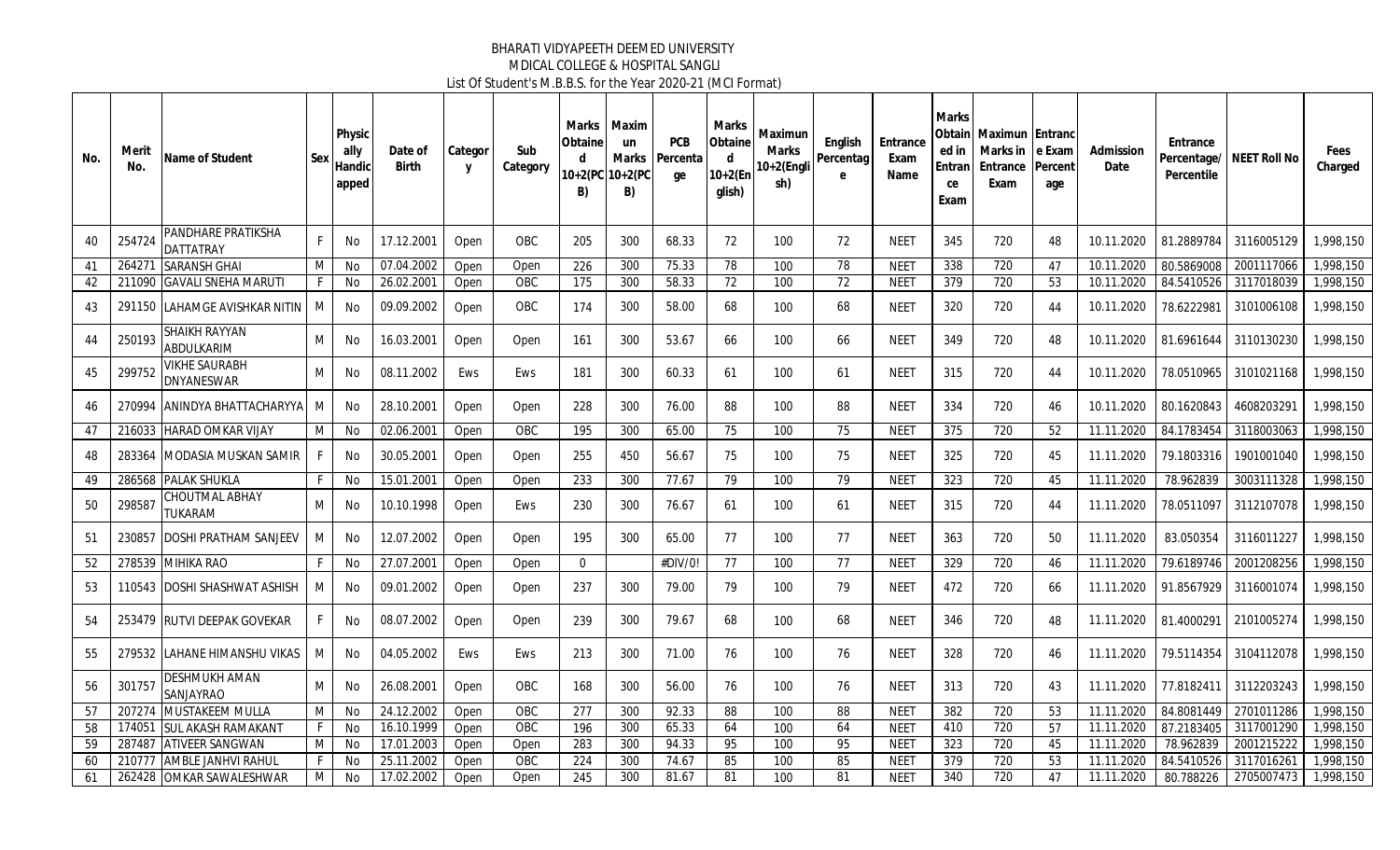| No. | Merit<br>No. | Name of Student                                                | Sex          | Physic<br>ally<br>Handic<br>apped | Date of<br>Birth | Categor<br>y   | Sub<br>Category | Marks<br>Obtainel<br>d<br>$10+2(PC)$<br>B) | Maxim<br>un<br>Marks<br>$10+2(PC)$<br>B) | <b>PCB</b><br>Percenta<br>ge | Marks<br>Obtaine<br>d<br>$10+2(Er)$<br>glish) | Maximun<br>Marks<br>0+2(Engli<br>sh) | English<br>Percentag<br>e | Entrance<br>Exam<br>Name | Marks<br>Obtain<br>ed in<br>Entran<br>ce<br>Exam | <b>Maximun Entranc</b><br>Marks in<br>Entrance<br>Exam | e Exam<br>Percent<br>age | Admission<br>Date | Entrance<br>Percentile | Percentage/ NEET Roll No | Fees<br>Charged |
|-----|--------------|----------------------------------------------------------------|--------------|-----------------------------------|------------------|----------------|-----------------|--------------------------------------------|------------------------------------------|------------------------------|-----------------------------------------------|--------------------------------------|---------------------------|--------------------------|--------------------------------------------------|--------------------------------------------------------|--------------------------|-------------------|------------------------|--------------------------|-----------------|
| 62  |              | 240714 KOUSHIK SHARMA                                          | M            | No                                | 21.06.2001       | Open           | Open            | 231                                        | 300                                      | 77.00                        | 81                                            | 100                                  | 81                        | <b>NEET</b>              | 356                                              | 720                                                    | 49                       | 11.11.2020        | 82.3817087             | 1402109280               | ,998,150        |
| 63  | 305408       | <b>SNEHA SUBHASH</b>                                           | F.           | No                                | 08.10.1997       | Open           | Open            | 231                                        | 300                                      | 77.00                        | 78                                            | 100                                  | 78                        | <b>NEET</b>              | 311                                              | 720                                                    | 43                       | 11.11.2020        | 77.5882389             | 1703009167               | 1,998,150       |
| 64  | 263463       | <b>VIVEK RAJ</b>                                               | M            | <b>No</b>                         | 22.03.2002       | Open           | OBC             | 227                                        | 300                                      | 75.67                        | 84                                            | 100                                  | 84                        | <b>NEET</b>              | 339                                              | 720                                                    | 47                       | 11.11.2020        | 80.6865392             | 3115213302               | .998.150        |
| 65  | 271773       | <b>PRIYANSHI PROWAL</b>                                        | F.           | No                                | 12.03.2001       | Open           | Open            | $\overline{219}$                           | 300                                      | 73.00                        | 75                                            | 100                                  | 75                        | <b>NEET</b>              | 333                                              | 720                                                    | 46                       | 11.11.2020        | 80.0560082             | 3003102514               | 1,998,150       |
| 66  | 304244       | <b>ISAMIKSHA KARADKHELKAR</b>                                  | -F           | No                                | 30.01.2001       | SC             | SC              | 218                                        | 300                                      | 72.67                        | 63                                            | 100                                  | 63                        | NEET                     | 312                                              | 720                                                    | 43                       | 11.11.2020        | 77.7026548             | 3109115114               | 1.998.150       |
| 67  | 226080       | GHONGADE PRADNYA<br>RAVINDRA                                   | F.           | No                                | 13.11.2001       | Open           | Open            | 190                                        | 300                                      | 63.33                        | 69                                            | 100                                  | 69                        | NEET                     | 367                                              | 720                                                    | 51                       | 11.11.2020        | 83.4376415             | 3116006294               | ,998,150        |
| 68  | 284069       | ANKITA NATH KAJOL<br><b>PANDEY</b>                             | F.           | No                                | 11.08.2000       | Open           | Open            | 217                                        | 300                                      | 72.33                        | 72                                            | 100                                  | 72                        | <b>NEET</b>              | 325                                              | 720                                                    | 45                       | 12.11.2020        | 79.1803316             | 1703003563               | 1.998.150       |
| 69  | 243864       | <b>DURGAVLE MITALI</b><br><b>MAHENDRA</b>                      | F.           | No                                | 10.02.2001       | Open           | OBC             | 158                                        | 300                                      | 52.67                        | 81                                            | 100                                  | 81                        | <b>NEET</b>              | 353                                              | 720                                                    | 49                       | 12.11.2020        | 82.0898165             | 3110207305               | 1,998,150       |
| 70  | 304088       | RIYA SHAILESH<br><b>KHANDEKAR</b>                              | M            | No                                | 26.05.2001       | <b>SC</b>      | SC              | 248                                        | 300                                      | 82.67                        | 93                                            | 100                                  | 93                        | NEET                     | 312                                              | 720                                                    | 43                       | 12.11.2020        | 77.7026548             | 3114010435               | 1.998.150       |
| 71  | 288162       | <b>VINANTHI S PUJAR</b>                                        | $\mathsf{F}$ | <b>No</b>                         | 26.09.2002       | Open           | Open            | 281                                        | 300                                      | 93.67                        | 90                                            | 100                                  | 90                        | <b>NEET</b>              | 322                                              | 720                                                    | 45                       | 12.11.2020        | 78.8542756             | 2702204191               | ,998,150        |
| 72  | 231004       | <b>RAKSHITHA B S</b>                                           | $\mathsf{F}$ | No                                | 13.11.2001       | Open           | <b>OBC</b>      | 262                                        | 300                                      | 87.33                        | 80                                            | 100                                  | 80                        | <b>NEET</b>              | 363                                              | $\overline{720}$                                       | 50                       | 12.11.2020        | 83.050354              | 2702301353               | 1,998,150       |
| 73  | 184502       | SOUMYA SANJEEV<br><b>SAMMATSHETTI</b>                          | F.           | No                                | 05.07.2002       | Open           | Open            | 296                                        | 300                                      | 98.67                        | 89                                            | 100                                  | 89                        | NEET                     | 401                                              | 720                                                    | 56                       | 12.11.2020        | 86.46659               | 2701002526               | 1,998,150       |
| 74  | 292547       | <b>MANGE HARDIK DINESH</b>                                     | M            | No                                | 05.12.2001       | Open           | Open            | 210                                        | 300                                      | 70.00                        | 78                                            | 100                                  | 78                        | <b>NEET</b>              | 319                                              | 720                                                    | 44                       | 12.11.2020        | 78.5140273             | 3110114339               | 1,998,150       |
| 75  | 219540       | <b>KUNAL RAJ</b>                                               | M            | No                                | 17.01.2001       | Open           | <b>OBC</b>      | $\overline{191}$                           | 300                                      | 63.67                        | 84                                            | 100                                  | 84                        | <b>NEET</b>              | 372                                              | 720                                                    | 52                       | 12.11.2020        | 83.9089852             | 1502219113               | 1,998,150       |
| 76  | 280983       | <b>KALE PRADNYA UTTAM</b>                                      | F            | No                                | 08/06/01         | Open           | Open            | 150                                        | 300                                      | 50.00                        | 88                                            | 100                                  | 88                        | <b>NEET</b>              | 327                                              | $\overline{720}$                                       | 45                       | 12.11.2020        | 79.4098218             | 3113204475               | 1,998,150       |
| 77  | 249692       | <b>BHOSALE PAVANRAJE</b><br>MANIK                              | М            | No                                | 06/09/01         | Open           | open            | 181                                        | 300                                      | 60.33                        | 73                                            | 100                                  | 73                        | NEET                     | 349                                              | 720                                                    | 48                       | 12.11.2020        | 81.6961644             | 3108014064               | 1,998,150       |
| 78  | 188053       | KARANDE DEVEN<br>HANAMANT                                      | М            | No                                | 28.08.2002       | <b>EWS</b>     | Ews             | 208                                        | 300                                      | 69.33                        | 56                                            | 100                                  | 56                        | <b>NEET</b>              | 398                                              | 720                                                    | 55                       | 12.11.2020        | 86.2120074             | 3116002199               | 1,998,150       |
| 79  | 276100       | <b>SAINI DARSHAN BABULAL</b>                                   | М            | No                                | 26.03.2001       | Open           | Open            | 170                                        | 300                                      | 56.67                        | 81                                            | 100                                  | 81                        | NEET                     | 330                                              | 720                                                    | 46                       | 13.11.2020        |                        | 79.7266601 3118029090    | 1,998,150       |
| 80  | 231883       | MAHIMA MAHESH PATIL                                            | F.           | No                                | 10.02.2001       | Hindu<br>Reddy | OBC             | 204                                        | 300                                      | 68.00                        | 85                                            | 100                                  | 85                        | <b>NEET</b>              | 362                                              | 720                                                    | 50                       | 13.11.2020        | 82.9530566             | 2701006289               | 1,998,150       |
| 81  | 249981       | <b>BANSODE ANIKET ASHOK</b>                                    | м            | No                                | 26.09.2001       | Hindu<br>Mali  | OBC             | 194                                        | 300                                      | 64.67                        | 57                                            | 100                                  | 57                        | NEET                     | 349                                              | 720                                                    | 48                       | 13.11.2020        | 81.6961644             | 3117012110               | 1.998.150       |
| 82  | 302349       | <b>MANMEET</b><br><b>MAHALINGAPPA GON</b><br><b>GADASHETTI</b> | М            | No                                | 28/07/2002       | Open           |                 | 269                                        | 300                                      | 89.67                        | 85                                            | 100                                  | 85                        | NEET                     | 313                                              | 720                                                    | 43                       | 01.12.2020        |                        | 77.8182411 2701003183    | 1,998,150       |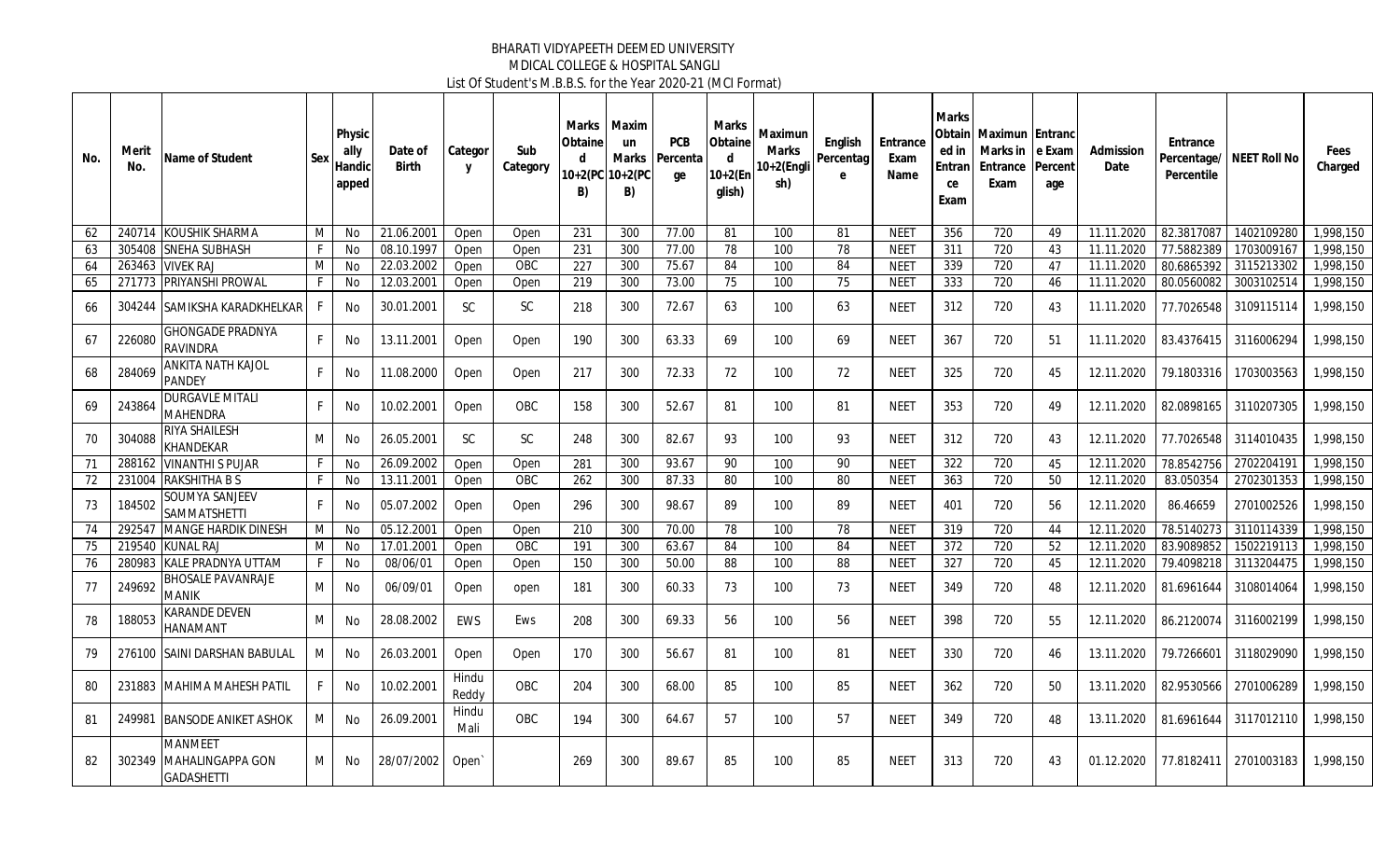| No. | Merit<br>No.  | Name of Student                                     | Sex | Physic<br>ally<br>Handic<br>apped | Date of<br><b>Birth</b> | Categor<br>$\mathsf{v}$ | Sub<br>Category | Marks<br>Obtaine<br>d<br>B) | Maxim<br><b>un</b><br>Marks<br>10+2(PC 10+2(PC<br>B) | <b>PCB</b><br>Percenta<br>qe | Marks<br>Obtaine<br>d<br>$10+2$ (En<br>glish) | Maximun<br>Marks<br>10+2(Engli<br>sh) | English<br>Percentag<br>e | Entrance<br>Exam<br>Name | <b>Marks</b><br>ed in<br>Entran<br>ce<br>Exam | <b>Obtainl Maximun Entranc</b><br>Marks in<br>Entrance<br>Exam | e Exam<br>Percent<br>age | Admission<br>Date | Entrance<br>Percentage/<br>Percentile | NEET Roll No | Fees<br>Charged |
|-----|---------------|-----------------------------------------------------|-----|-----------------------------------|-------------------------|-------------------------|-----------------|-----------------------------|------------------------------------------------------|------------------------------|-----------------------------------------------|---------------------------------------|---------------------------|--------------------------|-----------------------------------------------|----------------------------------------------------------------|--------------------------|-------------------|---------------------------------------|--------------|-----------------|
| 83  | 234348        | <b>SHELAR PRATHAMESH</b><br><b>JALINDAR</b>         | M   | No                                | 26/11/2001              | Hindu<br>Nahavi         | OBC             | 191                         | 300                                                  | 63.67                        | 50                                            | 100                                   | 50                        | <b>NEET</b>              | 360                                           | 720                                                            | 50                       | 02.12.2020        | 82.7365046                            | 3117011048   | 1,998,150       |
| 84  | 281964        | <b>GOSAVI ANURAG MILIND</b>                         | М   | No                                | 17/12/2001              | Open                    | Open            | 168                         | 300                                                  | 56.00                        | 72                                            | 100                                   | 72                        | <b>NEET</b>              | 326                                           | 720                                                            | 45                       | 02.12.2020        | 79.3006731                            | 3111221251   | 1,998,150       |
| 85  |               | 200661 SOORYA GAYATHRI                              | F.  | No                                | 05/12/01                | Hindu<br>Thiyya         | OBC             | 247                         | 300                                                  | 82.33                        | 96                                            | 100                                   | 96                        | <b>NEET</b>              | 387                                           | 720                                                            | 54                       | 02.12.2020        | 85.2587855                            | 2810003569   | 1,998,150       |
| 86  | 112035        | <b>MOTE UDAYSINGH</b><br><b>ASHOKRAO</b>            | м   | No                                | 07/05/01                | Open                    | Open            | 215                         | 300                                                  | 71.67                        | 54                                            | 100                                   | 54                        | <b>NEET</b>              | 471                                           | 720                                                            | 65                       | 02.12.2020        | 91.7894894                            | 3104216189   | 1,998,150       |
| 87  | 292958        | <b>VEERESH SUBASH</b><br><b>HALEMANI</b>            | м   | No                                | 22/03/2002              | Hindu<br>Ganiga         | OBC             | 279                         | 300                                                  | 93.00                        | 85                                            | 100                                   | 85                        | <b>NEET</b>              | 319                                           | 720                                                            | 44                       | 02.12.2020        | 78.5140273                            | 2706022244   | 1,998,150       |
| 88  | 305279        | <b>INAMDAR NIHAAL AYUB</b>                          | М   | <b>No</b>                         | 09/09/00                | Chappar<br>band         | <b>OBC</b>      | 169                         | 300                                                  | 56.33                        | 60                                            | 100                                   | 60                        | <b>NEET</b>              | 311                                           | 720                                                            | 43                       | 02.12.2020        | 77.5882389                            | 3101006386   | 1,998.150       |
| 89  |               | 297040 MISHRA SUMATI DIWAKAR                        | F.  | No                                | 17/12/2002              | Open                    | Open            | 205                         | 300                                                  | 68.33                        | 81                                            | 100                                   | 81                        | <b>NEET</b>              | 316                                           | 720                                                            | 44                       | 03.12.2020        | 78.1783878                            | 3113104318   | 1,998,150       |
| 90  | 299107        | DHAKANE SUMEDHA<br><b>BALASAHEB</b>                 | F   | No                                | 05/07/00                | Hindu<br>Vanjari        | OBC             | 241                         | 300                                                  | 80.33                        | 72                                            | 100                                   | 72                        | <b>NEET</b>              | 315                                           | 720                                                            | 44                       | 03.12.2020        | 78.0510965                            | 3105012131   | 1,998,150       |
| 91  |               | 213557 KEERTI A HAVANUR                             | F.  | No                                | 19/04/2002              | Open                    | Open            | 263                         | 300                                                  | 87.67                        | 84                                            | 100                                   | 84                        | NEET                     | 377                                           | 720                                                            | 52                       | 03.12.2020        | 84.3646736                            | 2703012184   | 1,998,150       |
| 92  |               | 560684 GAJI AMIT ANNASAHEB                          | M   | No                                | 23/04/2002              | <b>NRI</b>              | <b>NRI</b>      | 184                         | 300                                                  | 61.33                        | 80                                            | 100                                   | 80                        | <b>NEET</b>              | 187                                           | 720                                                            | 26                       | 03.12.2020        | 58.9644191                            | 3108002135   | 1,998,150       |
| 93  | 289557        | WAGH VINAY RAM                                      | М   | No                                | 25/07/2001              | Hindu<br>Kunbi          | <b>OBC</b>      | 205                         | 300                                                  | 68.33                        | 68                                            | 100                                   | 68                        | <b>NEET</b>              | 321                                           | 720                                                            | 45                       | 04.12.2020        | 78.7443953                            | 3103017022   | 1,998,150       |
| 94  | 275580        | <b>ROY SANGEET SWAPAN</b>                           | M   | No                                | 28/01/2000              | Open                    | Open            | 189                         | 300                                                  | 63.00                        | 58                                            | 100                                   | 58                        | <b>NEET</b>              | 330                                           | 720                                                            | 46                       | 04.12.2020        | 79.726660                             | 3107011251   | 1,998,150       |
| 95  | 285064        | <b>RAYYAN UR REHMAN SHAH</b><br>SAIF UR REHMAN SHAH | M   | No                                | 25/01/2001              | Open                    | Open            | 168                         | 300                                                  | 56.00                        | 71                                            | 100                                   | 71                        | <b>NEET</b>              | 324                                           | 720                                                            | 45                       | 04.12.2020        | 79.0722803                            | 3104101540   | 1,998,150       |
| 96  | 256135 KASHVI |                                                     | F.  | No                                | 30/09/2002              | Open                    | Open            | 278                         | 300                                                  | 92.67                        | 85                                            | 100                                   | 85                        | <b>NEET</b>              | 344                                           | 720                                                            | 48                       | 04.12.2020        | 81.1932904                            | 2302103066   | 1,998.150       |
| 97  |               | 169732 KANGUDE YASH BALU                            | м   | No                                | 08/09/00                | Hindu<br>Maratha        | <b>OBC</b>      | 238                         | 300                                                  | 79.33                        | 79                                            | 100                                   | 79                        | <b>NEET</b>              | 414                                           | 720                                                            | 58                       | 04.12.2020        | 87.5547115                            | 3115121080   | 1.998.150       |
| 98  | 290152        | KUNDARIYA PRIYANKA<br>SANDEEP                       | F   | No                                | 19/06/2002              | Hindu<br>Kahar          | OBC             | 183                         | 300                                                  | 61.00                        | 75                                            | 100                                   | 75                        | <b>NEET</b>              | 321                                           | 720                                                            | 45                       | 04.12.2020        | 78.7443953                            | 3113118076   | 1,998,150       |
| 99  |               | 241736 DAHIWAL SHREYA GANESH                        | F.  | No                                | 25/01/2001              | Hindu<br>Sonar          | OBC             | 179                         | 300                                                  | 59.67                        | 76                                            | 100                                   | 76                        | <b>NEET</b>              | 355                                           | 720                                                            | 49                       | 04.12.2020        | 82.279144                             | 3105016041   | 1.998.150       |
| 100 |               | 241785 DINODIA VARUN RAJESH                         | м   | No                                | 06/06/02                | Open                    | Open            | 203                         | 300                                                  | 67.67                        | 83                                            | 100                                   | 83                        | <b>NEET</b>              | 355                                           | 720                                                            | 49                       | 04.12.2020        | 82.279144                             | 3114016012   | 1,998,150       |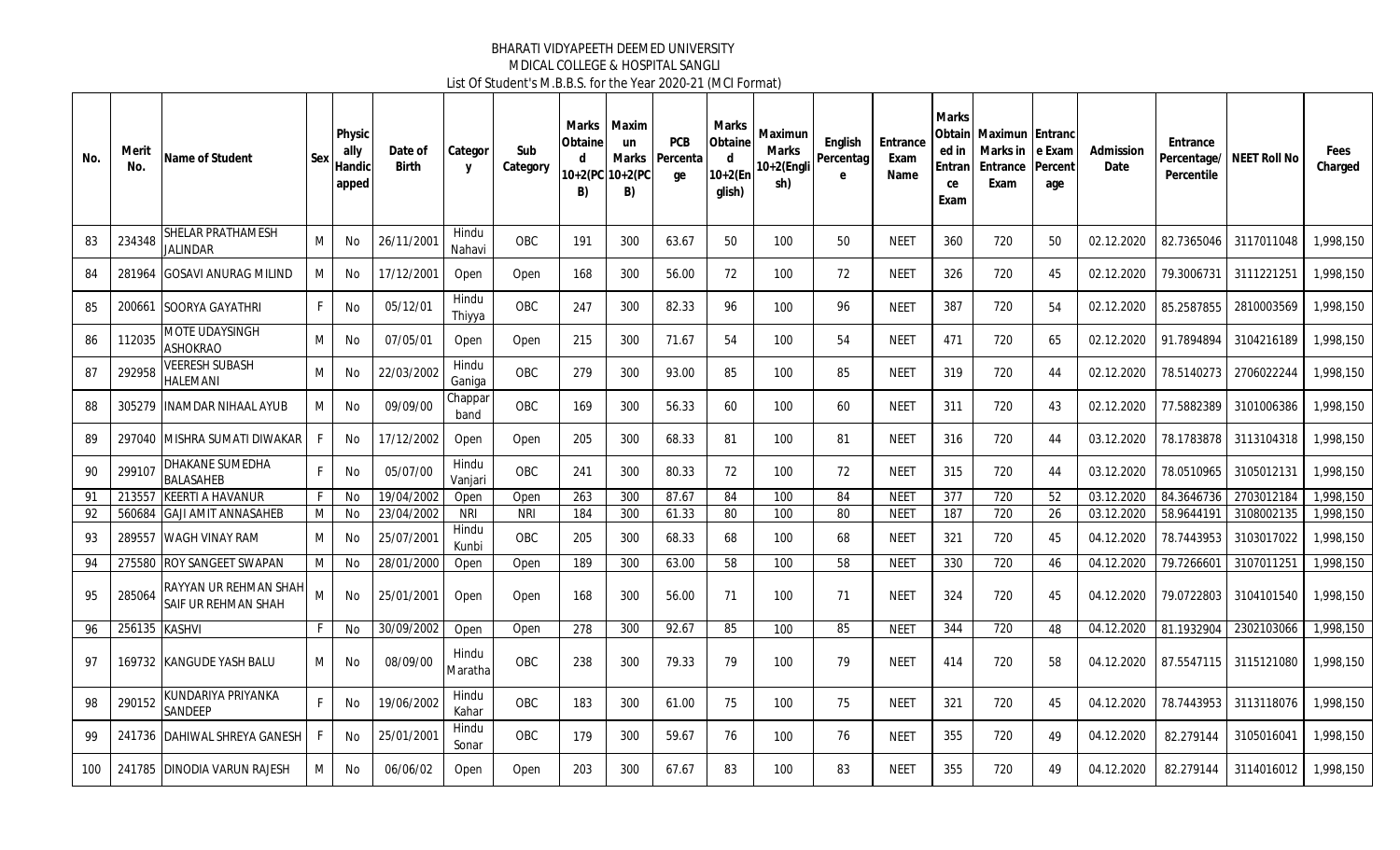| No. | Merit<br>No. | Name of Student                            | Sex | Physic<br>ally<br>Handici<br>apped | Date of<br><b>Birth</b> | Categor<br>Y     | Sub<br>Category | Marks<br>Obtaine<br>d<br>B) | Maxim<br>un<br>Marks<br>10+2(PC 10+2(PC<br>B) | <b>PCB</b><br>Percenta<br>ge | Marks<br>Obtaine<br>d<br>$10+2$ (En<br>glish) | Maximun<br>Marks<br>10+2(Engli<br>sh) | English<br>Percentag<br>e | Entrance<br>Exam<br>Name | <b>Marks</b><br>ed in<br>Entran<br>ce<br>Exam | <b>Obtainl Maximun Entranc</b><br>Marks in<br><b>Entrance Percent</b><br>Exam | I e Exam<br>age | Admission<br>Date | Entrance<br>Percentile | Percentage/ NEET Roll No | Fees<br>Charged |
|-----|--------------|--------------------------------------------|-----|------------------------------------|-------------------------|------------------|-----------------|-----------------------------|-----------------------------------------------|------------------------------|-----------------------------------------------|---------------------------------------|---------------------------|--------------------------|-----------------------------------------------|-------------------------------------------------------------------------------|-----------------|-------------------|------------------------|--------------------------|-----------------|
| 101 |              | 149570 TAMBOLI ANAM SURAJ                  | F.  | No                                 | 25/06/2001              | Open             | Open            | 195                         | 300                                           | 65.00                        | 77                                            | 100                                   | 77                        | <b>NEET</b>              | 433                                           | 720                                                                           | 60              | 04.12.2020        | 89.0506773             | 3108023006               | 1,998,150       |
| 102 |              | 262123 ISHITA YADAV                        | F.  | No                                 | 03/07/02                | Hindu<br>Ahir    | OBC             | 271                         | 300                                           | 90.33                        | 95                                            | 100                                   | 95                        | <b>NEET</b>              | 340                                           | 720                                                                           | 47              | 05.12.2020        | 80.788226              | 2302205167               | 1,998,150       |
| 103 |              | 264483 ALYN CANDIDA R                      | F.  | No                                 | 05/09/01                | Open             | Open            | 256                         | 300                                           | 85.33                        | 91                                            | 100                                   | 91                        | <b>NEE1</b>              | 338                                           | 720                                                                           | 47              | 05.12.2020        | 80.5869008             | 3115217190               | 1,998,150       |
| 104 | 210510       | <b>ANANT GOPALA</b>                        | М   | No                                 | 21/09/2000              | <b>SC</b>        | Open            | 235                         | 300                                           | 78.33                        | 81                                            | 100                                   | 81                        | NEE1                     | 379                                           | 720                                                                           | 53              | 05.12.2020        | 84.8410526             | 2001305323               | 1,998,150       |
| 105 | 257018       | PAGARIYA KHUSHI<br><b>RAHULKUMAR</b>       | F.  | No                                 | 11/11/02                | Open             | Open            | 231                         | 300                                           | 77.00                        | 85                                            | 100                                   | 85                        | NEET                     | 344                                           | 720                                                                           | 48              | 05.12.2020        | 81.1932904             | 3115105478               | 1,998,150       |
| 106 | 300669       | <b>SINGH VINEET PRATAP</b>                 | М   | No                                 | 29/05/200               | Open             | Open            | 181                         | 300                                           | 60.33                        | 85                                            | 100                                   | 85                        | NEE1                     | 314                                           | 720                                                                           | 44              | 05.12.2020        | 77.933096              | 3110133024               | 1,998,150       |
| 107 | 273840       | <b>GOUD SARBJEET</b><br><b>UMESHKUMAR</b>  | М   | No                                 | 19/05/2002              | Open             | Open            | 186                         | 300                                           | 62.00                        | 75                                            | 100                                   | 75                        | <b>NEET</b>              | 332                                           | 720                                                                           | 46              | 05.12.2020        | 79.9459817             | 3110101085               | 1,998,150       |
| 108 | 301070       | <b>JANET MARIA JACOB</b>                   | F   | No                                 | 04/04/03                | Open             | Open            | 271                         | 300                                           | 90.33                        | 95                                            | 100                                   | 95                        | <b>NEET</b>              | 314                                           | 720                                                                           | 44              | 05.12.2020        | 77.933096              | 2807030043               | 1,998,150       |
| 109 |              | 296574 ANURAG KASHYAP                      | М   | No                                 | 07/09/99                | Open             | Open            | 218                         | 300                                           | 72.67                        | 74                                            | 100                                   | 74                        | NEET                     | $\overline{317}$                              | $\overline{720}$                                                              | 44              | 05.12.2020        | 78.2917064             | 1402203153               | 1,998,150       |
| 110 |              | 302563 SHARMA EPSITA PRADEEP               | F.  | No                                 | 10/02/01                | Open             | Open            | 225                         | 450                                           | 50.00                        | 80                                            | 100                                   | 80                        | NEET                     | 313                                           | 720                                                                           | 43              | 05.12.2020        | 77.8182411             | 3905102368               | 1,998,150       |
| 111 | 250476       | POSTARIYA AANANDI<br><b>PREMJIBHAI</b>     | F   | No                                 | 08/11/01                | Hindu<br>Kharawa | OBC             | 281                         | 450                                           | 62.44                        | 71                                            | 100                                   | 71                        | <b>NEET</b>              | 348                                           | 720                                                                           | 48              | 05.12.2020        | 81.6009153             | 2207006218               | 1.998.150       |
| 112 | 581202       | <b>KHANGAVE RAHUL</b><br><b>BASAVRAJ</b>   | M   | No                                 | 20/08/2001              | <b>NRI</b>       | <b>NRI</b>      | 154                         | 300                                           | 51.33                        | 63                                            | 100                                   | 63                        | <b>NEET</b>              | 179                                           | 720                                                                           | 25              | 05.12.2020        | 57.3416009             | 3108001409               | 1,998,150       |
| 113 |              | 294176 POTU SAMANVITHA REDDY               | F   | No                                 | 28/08/2002              | Open             | Open            | 557                         | 600                                           | 92.83                        | 169                                           | 100                                   | 169                       | <b>NEET</b>              | 318                                           | 720                                                                           | 44              | 05.12.2020        | 78.4018061             | 4201216054               | 1.998.150       |
| 114 | 224664       | <b>ROHINI PATIL</b>                        | F.  | No                                 | 01.12.2002              | Open             | Open            | 279                         | 300                                           | 93.00                        | 95                                            | 100                                   | 95                        | <b>NEET</b>              | 368                                           | 720                                                                           | 51              | 05.12.2020        | 83.5333295             | 3115105035               | 1,998,150       |
| 115 | 180184       | <b>MAYURESH MILIND</b><br>LAMKANE          | M   | No                                 | 23.08.2001              | Open             | Open            | 232                         | 300                                           | 77.33                        | 85                                            | 100                                   | 85                        | <b>NEET</b>              | 405                                           | 720                                                                           | 56              | 06.12.2020        | 86.8034732             | 3109115023               | 1,998,150       |
| 116 |              | 264644 ADITI DUBEY                         | F   | No                                 | 01/06/01                | Open             | Open            | 217                         | 300                                           | 72.3333                      | 97                                            | 100                                   | 97                        | <b>NEET</b>              | 338                                           | 720                                                                           | 47              | 07.12.2020        | 80.5869008             | 2603005359               | 1,998,150       |
| 117 | 104570       | <b>SONTAKKE CHAITALI</b><br>SANJAY         | F.  | No                                 | 05/03/02                | Open             | Open            | 240                         | 300                                           | 80                           | 83                                            | 100                                   | 83                        | <b>NEET</b>              | 479                                           | 720                                                                           | 67              | 07.12.2020        | 92.3153343             | 3108002123               | 1.998.150       |
| 118 | 275096       | <b>BHOSEKAR ISHAN</b><br><b>SHRIKANT</b>   | М   | No                                 | 29/09/2001              | <b>NRI</b>       | <b>NRI</b>      | 202                         | 300                                           | 67.3333                      | 79                                            | 100                                   | 79                        | <b>NEET</b>              | 182                                           | 720                                                                           | 25              | 07.12.2020        | 57.9658406             | 3108016162               | 1,998,150       |
| 119 | 229675       | <b>AUMKANT BABASAHEB</b><br><b>TANDALE</b> | М   | No                                 | 26/06/2001              | Open             | Open            | 241                         | 300                                           | 80.3333                      | 94                                            | 100                                   | 94                        | <b>NEET</b>              | 364                                           | 720                                                                           | 51              | 07.12.2020        | 83.140921              | 3115117276               | 1,998,150       |
| 120 | 271046       | <b>GARIMA GUPTA</b>                        | F   | <b>No</b>                          | 19/12/2001              | Open             | Open            | 255                         | 300                                           | 85                           | 90                                            | 100                                   | 90                        | <b>NEET</b>              | 334                                           | 720                                                                           | 46              | 08.12.2020        | 80.1620843             | 4404006245               | 1,998,150       |
| 121 |              | 254505 SHAMBHAVI KUMARI                    | F.  | No                                 | 06/08/01                | Open             | Open            | $\overline{174}$            | 300                                           | $\overline{58}$              | 73                                            | 100                                   | $\overline{73}$           | <b>NEET</b>              | 345                                           | $\overline{720}$                                                              | 48              | 08.12.2020        | 81.2889784             | 3905116231               | 1,998,150       |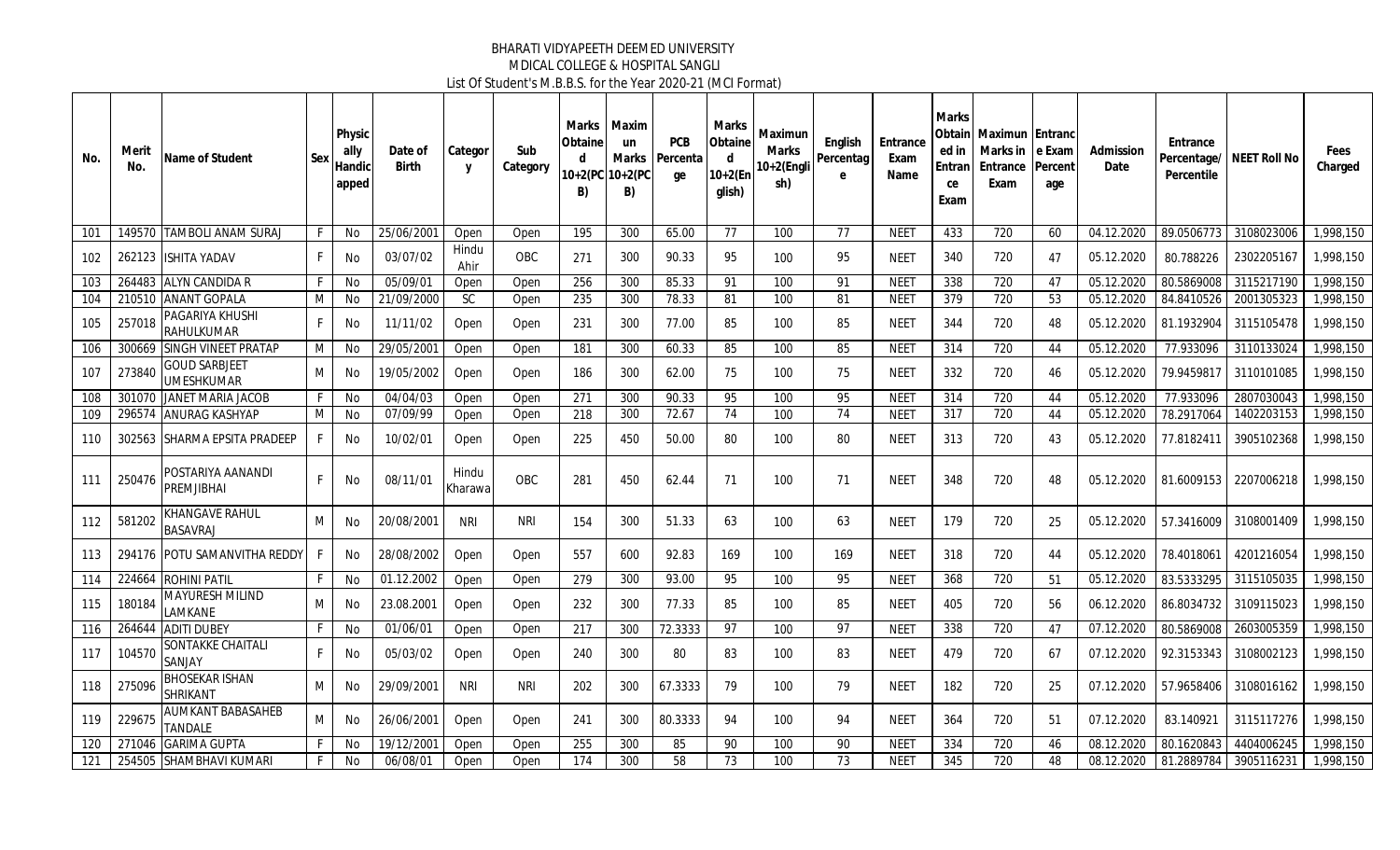| No. | Merit<br>No. | Name of Student                              | Sex | Physic<br>ally<br>Handic<br>apped | Date of<br><b>Birth</b> | Categor<br>y             | Sub<br>Category | Obtaine<br>d<br>B) | Marks   Maxim<br>un<br>Marks<br>10+2(PC 10+2(PC<br>B) | <b>PCB</b><br>Percenta<br>ge | Marks<br>Obtain<br>d<br>$10+2(Er)$<br>glish) | Maximun<br><b>Marks</b><br>10+2(Engli<br>sh) | English<br>Percentag<br>e | Entrance<br>Exam<br>Name | <b>Marks</b><br>ed in<br><b>Entran</b><br>ce<br>Exam | Obtain   Maximun   Entranc<br>Marks in<br>Entrance<br>Exam | e Exam<br>Percent<br>age | Admission<br>Date | Entrance<br>Percentile | Percentage/ NEET Roll No | Fees<br>Charged |
|-----|--------------|----------------------------------------------|-----|-----------------------------------|-------------------------|--------------------------|-----------------|--------------------|-------------------------------------------------------|------------------------------|----------------------------------------------|----------------------------------------------|---------------------------|--------------------------|------------------------------------------------------|------------------------------------------------------------|--------------------------|-------------------|------------------------|--------------------------|-----------------|
| 122 | 196089       | <b>DESHMUKH NIKHIL</b><br><b>MAHADEV</b>     | м   | No                                | 23/07/2001              | Hindu<br>Dhangar         | <b>NT</b>       | 157                | 300                                                   | 52.3333                      | 59                                           | 100                                          | 59                        | <b>NEET</b>              | 391                                                  | 720                                                        | 54                       | 08.12.2020        | 85.613455              | 3108021074               | 1.998.150       |
| 123 | 283326       | <b>BORSE KRANTI VIJAY</b>                    | F   | No                                | 15/08/2001              | Hindu<br>Mahar           | <b>SC</b>       | 146                | 300                                                   | 48.6667                      | 84                                           | 100                                          | 84                        | <b>NEET</b>              | 325                                                  | 720                                                        | 45                       | 08.12.2020        | 79.1803316             | 3115114117               | 1,998,150       |
| 124 | 113574       | MORE PRATHAMESG<br><b>MANGESH</b>            | М   | No                                | 21/02/2001              | Hindu<br>Gondhal<br>i NT | <b>NT</b>       | 224                | 300                                                   | 74.6667                      | 83                                           | 100                                          | 83                        | <b>NEET</b>              | 469                                                  | 720                                                        | 65                       | 18.12.2020        | 91.6531267             | 3117012275               | 1,998,150       |
| 125 |              | 169058 CHAUDHARI DIKSHA KIRAN                | F.  | No                                | 21/04/2001              | Hindu<br>Nahvi           | OBC             | 165                | 300                                                   | 55                           | 82                                           | 100                                          | 82                        | <b>NEET</b>              | 414                                                  | 720                                                        | 58                       | 22.12.2020        | 87.5547115             | 3109203398               | 1,998,150       |
| 126 | 156126       | <b>BANSODE SIDDHANT</b><br><b>MANOJ</b>      | M   | No                                | 02/02/98                | Hindu<br>Mahar           | <b>SC</b>       | 191                | 300                                                   | 63.6667                      | 54                                           | 100                                          | 54                        | <b>NEET</b>              | 426                                                  | 720                                                        | 59                       | 23.12.2020        | 88.516639              | 3114005524               | 1,998,150       |
| 127 |              | 144383 KHUSHI ATUL GHADGE                    | F   | No                                | 18/12/2001              | Hindu                    | Open            | 255                | 300                                                   | 85                           | 87                                           | 100                                          | 87                        | <b>NEET</b>              | 438                                                  | 720                                                        | 61                       | 25.12.2020        | 89.4260404             | 3118012344               | 1,998,150       |
| 128 |              | 426626 CHOUDHARI SIDDHI LALIT                | F.  | No                                | 21/07/2002              | Hindu<br>Leva<br>Patidar | OBC             | 185                | 300                                                   | 61.6667                      | 79                                           | 100                                          | 79                        | <b>NEET</b>              | 244                                                  | 720                                                        | 34                       | 11.01.2021        | 68.7487335             | 3118003090               | 1,998,150       |
| 129 |              | 564222 ROOGE PALLAVI SANJAY                  | F   | No                                | 18/01/2001              | Hindu<br>Jain            | Open            | 153                | 300                                                   | 51                           | 64                                           | 100                                          | 64                        | <b>NEET</b>              | 185                                                  | 720                                                        | 26                       | 11.01.2021        | 58.5398221             | 3108018005               | 1,998,150       |
| 130 |              | 577706 PAWAR NISHANT SURESH                  | М   | No                                | 04/08/01                | Hindu<br>Maratha         | Open            | 162                | 300                                                   | 54                           | 76                                           | 100                                          | 76                        | <b>NEET</b>              | 180                                                  | 720                                                        | 25                       | 11.01.2021        | 57.5329769             | 3115115418               | 1,998,150       |
| 131 |              | 580804 AWATE YASH KAMLESH                    | M   | No                                | 06.02.2002              | Hindu<br>Maratha         | Open            | 190                | 300                                                   | 63.3333                      | 66                                           | 100                                          | 66                        | <b>NEET</b>              | 179                                                  | 720                                                        | 25                       | 11.01.2021        | 57.3416009             | 3115101575               | 1,998,150       |
| 132 | 573265       | YADAV SNEHA<br>SACHCHIDANAND                 | F   | No                                | 11.01.2001              | Hindu                    | Open            | 182                | 300                                                   | 60.6667                      | 88                                           | 100                                          | 88                        | <b>NEET</b>              | 182                                                  | 720                                                        | 25                       | 11.01.2021        | 57.9658406             | 3118032220               | 1,998,150       |
| 133 |              | 486998 PATIL ABHISHEK DEEPAK                 | М   | No                                | 08/02/02                | Hindu<br>Maratha         | Open            | 197                | 300                                                   | 65.6667                      | 68                                           | 100                                          | 68                        | <b>NEET</b>              | 216                                                  | 720                                                        | 30                       | 11.01.2021        | 64.2616408             | 3108002685               | 1,998,150       |
| 134 | 390100       | <b>GURAO SANJIVANI</b><br><b>RAVICHANDRA</b> | F.  | No                                | 14/02/2002              | Hindu<br>Gurao           | OBC             | 180                | 300                                                   | 60                           | 68                                           | 100                                          | 68                        | <b>NEET</b>              | 262                                                  | 720                                                        | 36                       | 11.01.2021        | 71.3719592             | 3115203604               | 1,998,150       |
| 135 | 649245       | <b>HASSAN HUSAIN KHAN</b>                    | M   | <b>No</b>                         | 22/06/2000              | Muslim                   | Open            | 180                | 300                                                   | 60                           | 74                                           | 100                                          | 74                        | <b>NEET</b>              | 156                                                  | $\overline{720}$                                           | 22                       | 11.01.2021        | 52.293841              | 3110113347               | 1,998,150       |
| 136 |              | 521200 TAMBOLI JUNED MUNIR                   | M   | No                                | 13/11/2002              | Tambli                   | OBC             | 203                | 300                                                   | 67.6667                      | 59                                           | 100                                          | 59                        | <b>NEET</b>              | 202                                                  | 720                                                        | 28                       | 11.01.2021        | 61.7941641             | 3108022122               | 1,998,150       |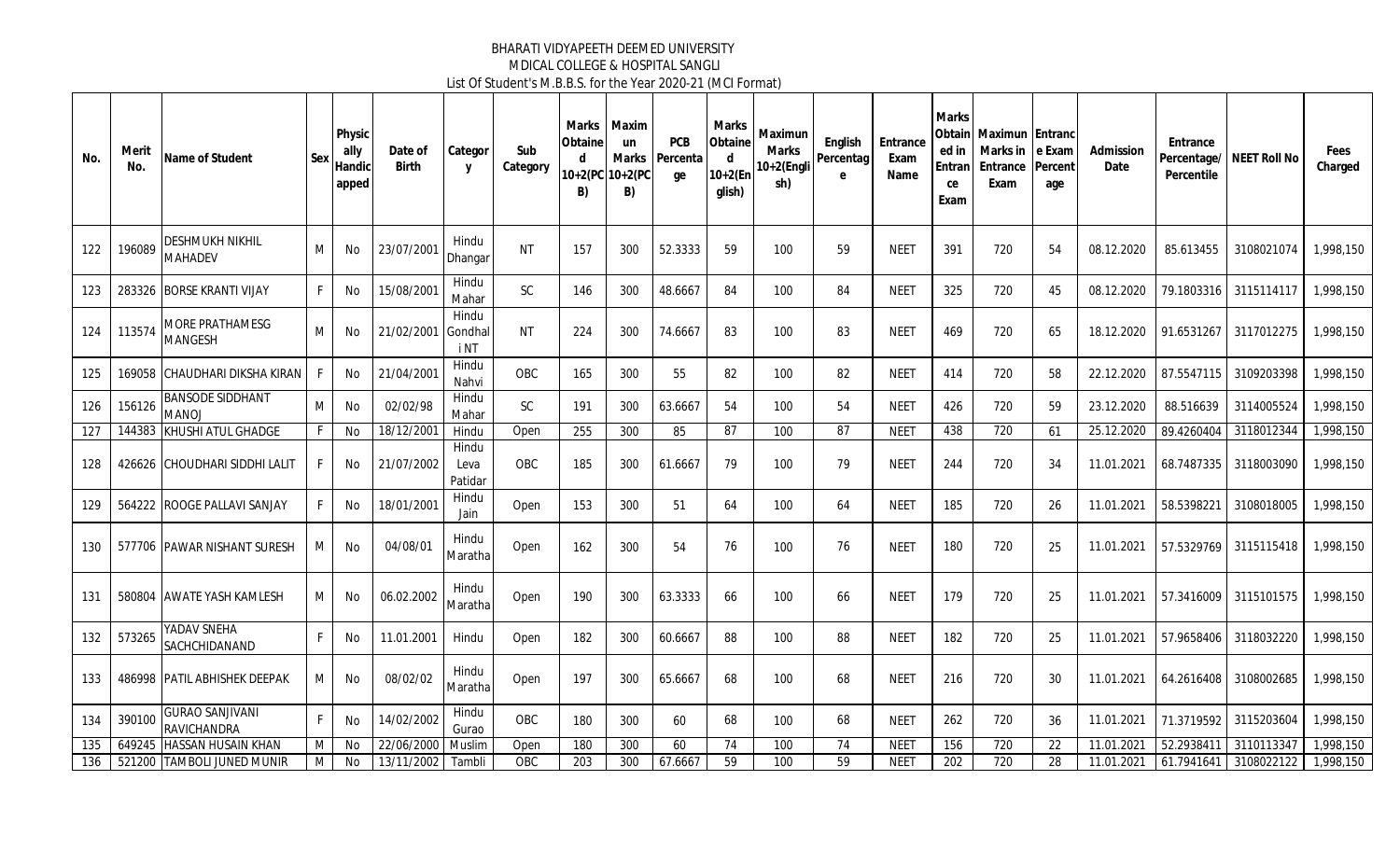| No. | Merit<br>No. | Name of Student                            | Sex | Physic<br>ally<br>Handic<br>apped | Date of<br><b>Birth</b> | Categor<br>y                           | Sub<br>Category | Obtaine<br>d<br>B) | Marks   Maxim<br>un<br>Marks<br>10+2(PC 10+2(PC<br>B) | <b>PCB</b><br>Percenta<br>ge | Marks<br>Obtaine<br>d<br>$10+2(Er)$<br>glish) | Maximun<br><b>Marks</b><br>10+2(Engli<br>sh) | English<br>Percentag<br>e | Entrance<br>Exam<br>Name | <b>Marks</b><br>ed in<br>Entran<br>ce<br>Exam | Obtain Maximun Entranc<br>Marks in<br>Entrance<br>Exam | e Exam<br>Percent<br>age | Admission<br>Date | Entrance<br>Percentage/<br>Percentile | NEET Roll No | Fees<br>Charged |
|-----|--------------|--------------------------------------------|-----|-----------------------------------|-------------------------|----------------------------------------|-----------------|--------------------|-------------------------------------------------------|------------------------------|-----------------------------------------------|----------------------------------------------|---------------------------|--------------------------|-----------------------------------------------|--------------------------------------------------------|--------------------------|-------------------|---------------------------------------|--------------|-----------------|
| 137 | 700709       | <b>MANWAR DHANSHREE</b><br><b>SHESHRAO</b> | F   | No                                | 20/02/2001              | Hindu<br>Mahar                         | <b>SC</b>       | 196                | 300                                                   | 65.3333                      | 50                                            | 100                                          | 50                        | <b>NEET</b>              | 141                                           | 720                                                    | 20                       | 11.01.2021        | 48.5525                               | 3102010014   | 1,998,150       |
| 138 | 411530       | PATIL SHIVAM<br><b>DNYANESHWAR</b>         | М   | No                                | 30/10/2001              | Hindu<br>Maratha                       | Open            | 177                | 300                                                   | 59                           | 88                                            | 100                                          | 88                        | <b>NEET</b>              | 251                                           | 720                                                    | 35                       | 11.01.2021        | 69.7892304                            | 3108009177   | 1,998,150       |
| 139 |              | 561763 AADITI BADGUJAR                     | F.  | No                                | 15/12/2000              | Hindu<br>Badgujar                      | OBC             | 187                | 300                                                   | 62.3333                      | 64                                            | 100                                          | 64                        | <b>NEET</b>              | 186                                           | 720                                                    | 26                       | 14/01/2021        | 58.7707754                            | 1801002280   | 1,998,150       |
| 140 |              | 678113 VIPRA MEHRESH                       | F   | No                                | 10/07/01                | Hindu<br>Open                          | Open            | 229                | 300                                                   | 76.3333                      | 95                                            | 100                                          | 95                        | <b>NEET</b>              | 148                                           | 720                                                    | 21                       | 14/01/2021        | 50.310803                             | 20011209073  | 1,998,150       |
| 141 |              | 577049 PATIL VINAYAK AJAY                  | М   | No                                | 18/06/2003              | Hindu<br>Maratha                       | <b>Ews</b>      | 165                | 300                                                   | 55                           | 58                                            | 100                                          | 58                        | <b>NEET</b>              | 181                                           | 720                                                    | 25                       | 15/01/2021        | 57.7688316                            | 3108018162   | 1,998,150       |
| 142 | 391769       | TRIVEDI JANAKI<br><b>UDAYKUMAR</b>         | F.  | No                                | 08/04/01                | Hindu<br>Modh<br><b>Brahmin</b>        | Open            | 287                | 450                                                   | 63.7778                      | 84                                            | 100                                          | 84                        | <b>NEET</b>              | 261                                           | 720                                                    | 36                       | 15/01/2021        | 71.2337676                            | 2209009017   | 1,998,150       |
| 143 |              | 175169 JESSICA AJITH MANI                  | F.  | No                                | 04/06/01                | Hindu                                  | Open            | 271                | 300                                                   | 90.3333                      | 83                                            | 100                                          | 83                        | <b>NEET</b>              | 409                                           | 720                                                    | -57                      | 15/01/2021        | 87.1387468                            | 1701001822   | 1,998,150       |
| 144 | 468257       | <b>PAWAR ADITYA</b><br><b>SUHASCHANDRA</b> | м   | No                                | 15/04/2002              | Hindu<br>Bharadi                       | OBC             | 183                | 300                                                   | 61                           | 57                                            | 100                                          | 57                        | <b>NEET</b>              | 224                                           | 720                                                    | 31                       | 14/01/2021        | 65.5892016                            | 3117019096   | 1,998,150       |
| 145 | 133320       | JETHWANI RITIKA DEEPAK                     | F   | No                                | 13/01/2002              | Hindu<br>Sindhi                        | Ews             | 199                | 300                                                   | 66.3333                      | 79                                            | 100                                          | 79                        | <b>NEET</b>              | 448                                           | 720                                                    | 62                       | 15/01/2021        | 90.1761083                            | 3115206114   | 1,998,150       |
| 146 |              | 583342 JJOSHI KRUSHNA KAILAS               | М   | No                                | 27/03/2001              | Hindu<br>Marwadi<br><b>Brahma</b><br>n | Ews             | 162                | 300                                                   | 54                           | 65                                            | 100                                          | 65                        | <b>NEET</b>              | 178                                           | 720                                                    | 25                       | 15/01/2021        | 57.1397637                            | 3104206237   | 1.998.150       |
| 147 |              | 604778 UBALE SANIKA SANJAY                 | F.  | No                                | 07/08/02                | Hindu<br>Maratha                       | Ews             | 196                | 300                                                   | 65.3333                      | 76                                            | 100                                          | 76                        | <b>NEET</b>              | 171                                           | 720                                                    | 24                       | 15/01/2021        | 55.6906908                            | 3108024029   | 1,998,150       |
| 148 |              | 555899 SHIVANI DABAS                       | F   | No                                | 01/03/01                | Hindu                                  | ORC             | 193                | 300                                                   | 64.3333                      | 98                                            | 100                                          | 98                        | <b>NEET</b>              | 188                                           | $\overline{720}$                                       | 26                       | 15/01/2021        | 59.1484795                            | 2001203647   | 1,998,150       |
| 149 |              | 429989 MALVIYA OM VIJENDRA                 | М   | No                                | 06/07/03                | Hindu<br>Kalal                         | OBC             | 209                | 300                                                   | 69.6667                      | 78                                            | 100                                          | 78                        | <b>NEET</b>              | 242                                           | 720                                                    | 34                       | 15/01/2021        | 68.4457947                            | 3103004260   | 1,998,150       |